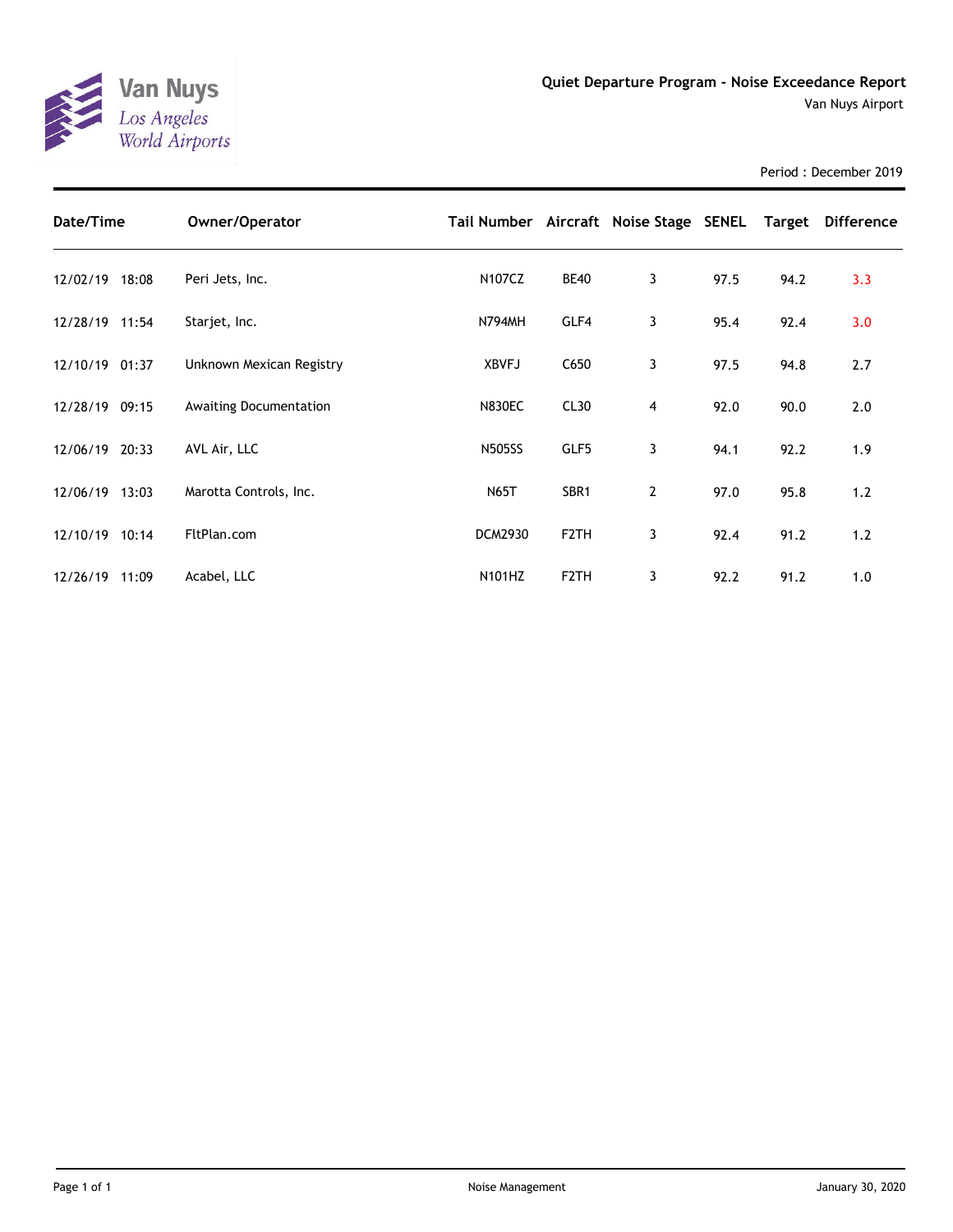

Period : December 2019

| Owner/Operator                           | <b>Departures Exceeding</b><br><b>Target Noise Level</b> | <b>Total Southbound</b><br><b>Jet Departures</b> |
|------------------------------------------|----------------------------------------------------------|--------------------------------------------------|
| AVL Air, LLC                             |                                                          |                                                  |
| <b>Awaiting Documentation</b>            |                                                          |                                                  |
| Marotta Controls, Inc.                   |                                                          |                                                  |
| Peri Jets, Inc.                          |                                                          |                                                  |
| Acabel, LLC                              |                                                          | 2                                                |
| Unknown Mexican Registry                 |                                                          | 2                                                |
| FltPlan.com                              |                                                          | 3                                                |
| Starjet, Inc.                            |                                                          | 14                                               |
| 477 Aviation, LLC                        | 0                                                        | 1                                                |
| 5664 Chalon, LLC                         | 0                                                        |                                                  |
| 78LK LLC                                 | 0                                                        |                                                  |
| Advanced Air, LLC                        | 0                                                        |                                                  |
| Aeromedevac Air Ambulance                | 0                                                        |                                                  |
| Air Ambulance Professionals Inc          | 0                                                        |                                                  |
| Air Giant, LLC                           | 0                                                        |                                                  |
| Air Kaitar, LLC                          | 0                                                        |                                                  |
| AIR TROXEL LLC                           | 0                                                        |                                                  |
| Aircraft Services Group Inc              | 0                                                        |                                                  |
| Airvk, LLC                               | 0                                                        |                                                  |
| Allen Lund Company, Inc.                 | 0                                                        |                                                  |
| Alphacraft Air, LLC                      | 0                                                        |                                                  |
| <b>Andrew Bettis Aviation</b>            | 0                                                        |                                                  |
| Arnell Enterprises, Inc.                 | 0                                                        |                                                  |
| A-Ron Resources, LLC                     | 0                                                        |                                                  |
| ATI Jet, Inc.                            | 0                                                        |                                                  |
| Avalon Capital Group, LLC                | 0                                                        |                                                  |
| Avcenter, Inc.                           | 0                                                        |                                                  |
| Aviation Advisor, Inc.                   | 0                                                        |                                                  |
| Aviation Consultants, Inc.               | 0                                                        |                                                  |
| Avion Zito, LLC<br>B & G Leasing, LLC    | 0<br>0                                                   |                                                  |
| BAE Systems, Inc.                        | ŋ                                                        |                                                  |
| Bakersfield Jet Center by Loyds Aviation | 0                                                        |                                                  |
| BANC OF AMERICA LEASING & CAPITAL LLC    | 0                                                        |                                                  |
| <b>BANK OF UTAH TRUSTEE</b>              | 0                                                        |                                                  |
| Banu, LLC                                | 0                                                        |                                                  |
| Bay Equipment Corp.                      | 0                                                        |                                                  |
| BCICapital, Inc.                         | 0                                                        |                                                  |
| Beacon Aviation Management, LLC          | 0                                                        |                                                  |
| <b>BEAVER N63TK LLC</b>                  | 0                                                        |                                                  |
| <b>Blue Horizon Holdings LLC</b>         | 0                                                        |                                                  |
|                                          |                                                          |                                                  |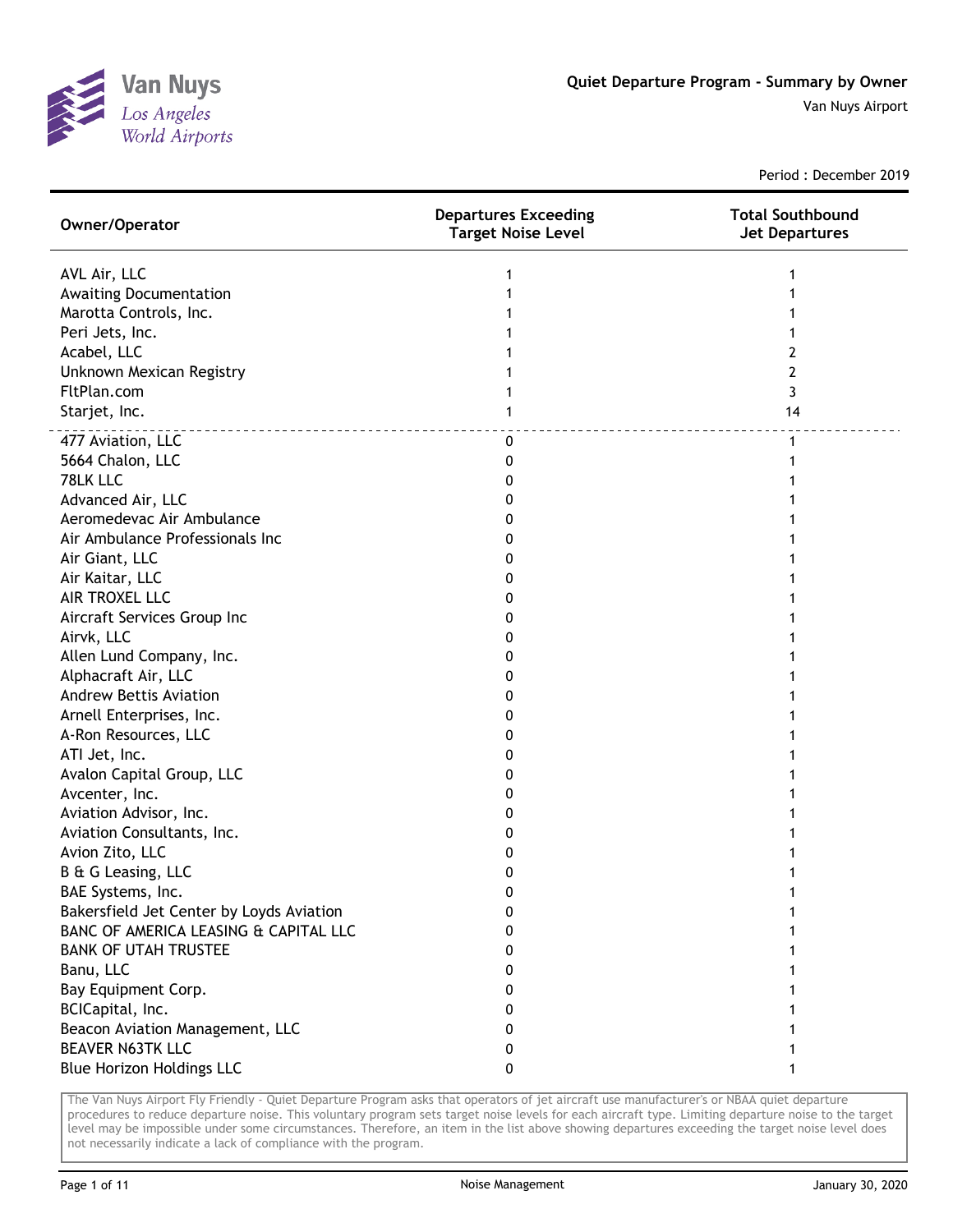

Period : December 2019

| Owner/Operator                             | <b>Departures Exceeding</b><br><b>Target Noise Level</b> | <b>Total Southbound</b><br><b>Jet Departures</b> |
|--------------------------------------------|----------------------------------------------------------|--------------------------------------------------|
| <b>Bombardier Aerospace Corporation</b>    | 0                                                        |                                                  |
| <b>BOND AIRE LLC</b>                       | 0                                                        |                                                  |
| <b>BrightView</b>                          | 0                                                        |                                                  |
| <b>Broad LLC</b>                           | 0                                                        |                                                  |
| CAE OXFORD AVIATION ACADEMY PHOENIX INC    | 0                                                        |                                                  |
| Calvin Klein Studio, LLC                   | 0                                                        |                                                  |
| <b>Canyon Gate Flight Services</b>         | 0                                                        |                                                  |
| <b>Carnival Corporation</b>                | 0                                                        |                                                  |
| Central Missouri Aviation, Inc             | 0                                                        |                                                  |
| CFNS Inc.                                  | 0                                                        |                                                  |
| CH Management Services, LLC                | 0                                                        |                                                  |
| <b>Chevron Aviation Services</b>           | 0                                                        |                                                  |
| Clear Channel Communication, Inc.          | 0                                                        |                                                  |
| CMG 800XP 258648 LLC                       | 0                                                        |                                                  |
| Cohen Aviation Leasing, LLC                | 0                                                        |                                                  |
| Coleman Jet, LLC                           | 0                                                        |                                                  |
| CPA Ventures, Inc.                         | 0                                                        |                                                  |
| Craig Air, LLC                             | 0                                                        |                                                  |
| Crestmont 65, LLC                          | 0                                                        |                                                  |
| CWM Aviation, LLC                          | 0                                                        |                                                  |
| DAS PLANE LLC                              | 0                                                        |                                                  |
| DeBartolo Property Group Flight Department | 0                                                        |                                                  |
| DEERE & COMPANY                            | 0                                                        |                                                  |
| Desert Jet                                 | 0                                                        |                                                  |
| <b>DOLLAR GENERAL CORP</b>                 | 0                                                        |                                                  |
| DOLPHIN CAPITAL HOLDINGS INC               | 0                                                        |                                                  |
| Dorato Jets, LLC                           | 0                                                        |                                                  |
| Dumont Aircraft Sales, LLC                 | 0                                                        |                                                  |
| <b>EAST BAY HOLDINGS LLC</b>               | 0                                                        |                                                  |
| Elite Air, Inc.                            | 0                                                        |                                                  |
| Emily Aviation, LLC                        | 0                                                        |                                                  |
| Empyreal Jet, LLC                          | 0                                                        |                                                  |
| ESTRELLA AVIATION III LLC                  | 0                                                        |                                                  |
| Executive Flight Services, LLC             | 0                                                        |                                                  |
| Executive Flight Solutions, LLC            | 0                                                        |                                                  |
| Farsight Technologies, Inc.                | 0                                                        |                                                  |
| <b>FE 33, LLC</b>                          | 0                                                        |                                                  |
| <b>FE 5272 LLC</b>                         | 0                                                        |                                                  |
| Flexjet, LLC                               | 0                                                        |                                                  |
| Flight Options LLC                         | 0                                                        |                                                  |
| FLIGHT PLAN LLC                            | 0                                                        |                                                  |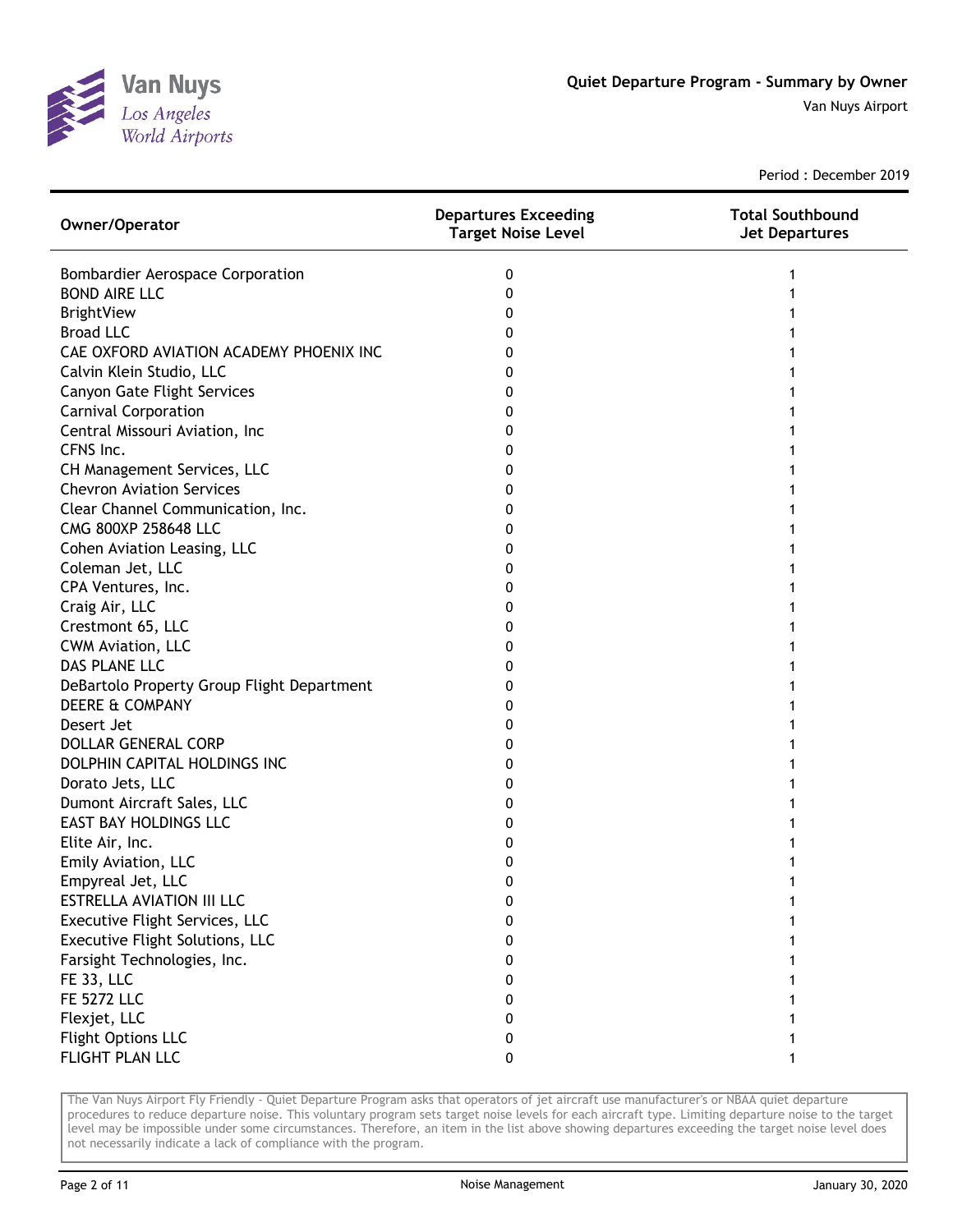

Period : December 2019

| Owner/Operator                          | <b>Departures Exceeding</b><br><b>Target Noise Level</b> | <b>Total Southbound</b><br><b>Jet Departures</b> |
|-----------------------------------------|----------------------------------------------------------|--------------------------------------------------|
| Flightexec                              | 0                                                        |                                                  |
| <b>FORMULA 1</b>                        | 0                                                        |                                                  |
| Gainjet Ireland                         | 0                                                        |                                                  |
| Gemini Air Group, Inc.                  | 0                                                        |                                                  |
| Gemini Air Group, LLC                   | 0                                                        |                                                  |
| Genter Airways, LLC                     | 0                                                        |                                                  |
| Georgia Jet, Inc.                       | 0                                                        |                                                  |
| Global Aviation, Inc.                   | 0                                                        |                                                  |
| Government Bermuda                      | 0                                                        |                                                  |
| Grancor Aviation Inc.                   | 0                                                        |                                                  |
| Green Chair Productions, Inc.           | Ω                                                        |                                                  |
| Greenlee Lakemont Partners, LLC         | 0                                                        |                                                  |
| <b>Grossman Company Properties</b>      | 0                                                        |                                                  |
| <b>Gulfstream Aerospace Corporation</b> | 0                                                        |                                                  |
| H & S Air, LLC                          | 0                                                        |                                                  |
| Hangar Aviation Management, LLC         | 0                                                        |                                                  |
| Harth Trading Establishment             | 0                                                        |                                                  |
| <b>HCC Insurance Holdings</b>           | 0                                                        |                                                  |
| Her Honor, Inc.                         | 0                                                        |                                                  |
| Herjavec Group                          | 0                                                        |                                                  |
| HIGH PERFORMANCE 100 INC                | 0                                                        |                                                  |
| HIM Holdings, Inc.                      | 0                                                        |                                                  |
| Hotjet, LLC                             | 0                                                        |                                                  |
| IBC Airways, Inc.                       | 0                                                        |                                                  |
| IHeartmedia Management Services, INC    | 0                                                        |                                                  |
| Irongate Air, LLC                       | 0                                                        |                                                  |
| J.W. Childs Associates, LP              | 0                                                        |                                                  |
| James Tobin Cellars                     | 0                                                        |                                                  |
| <b>JANUS AIR LLC</b>                    | 0                                                        |                                                  |
| Jet Access Aviation, LLC                | 0                                                        |                                                  |
| Jet Air, Inc.                           | 0                                                        |                                                  |
| Jet Aviation Business Jets              | 0                                                        |                                                  |
| Jet Link Investments, Inc.              | 0                                                        |                                                  |
| Jet Linx Aviation LLC                   | 0                                                        |                                                  |
| Jet Methods                             | 0                                                        |                                                  |
| Jet Ready                               | 0                                                        |                                                  |
| JetReady                                | 0                                                        |                                                  |
| Jim Falk Lexus of Beverly Hills         | 0                                                        |                                                  |
| Journey Aviation LLC                    | 0                                                        |                                                  |
| Journey Aviation, LLC                   | 0                                                        |                                                  |
| JT Aviation Leasing Co., LLC            | 0                                                        |                                                  |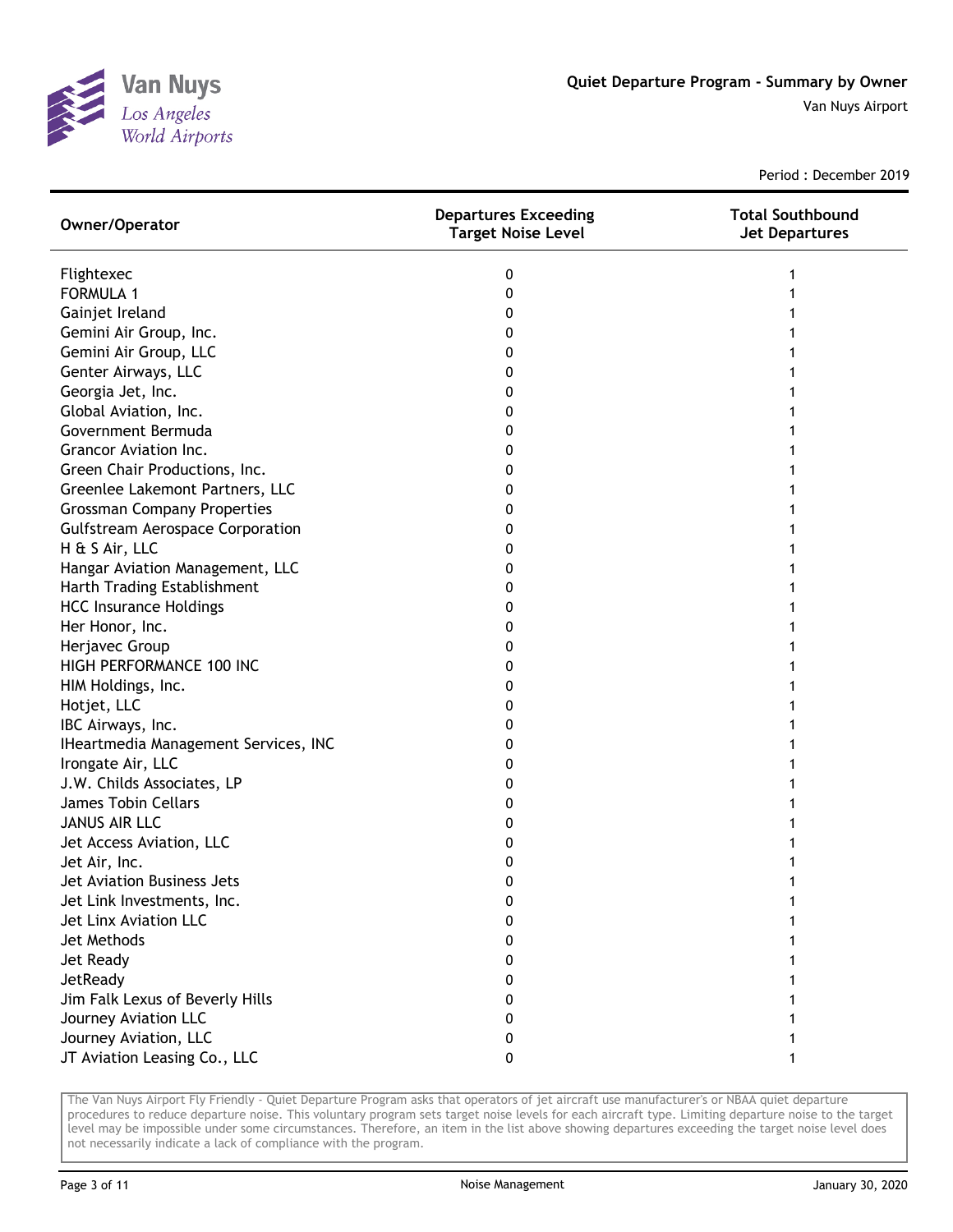

Period : December 2019

| Owner/Operator                           | <b>Departures Exceeding</b><br><b>Target Noise Level</b> | <b>Total Southbound</b><br><b>Jet Departures</b> |
|------------------------------------------|----------------------------------------------------------|--------------------------------------------------|
| Kahoots, Inc.                            | 0                                                        |                                                  |
| Kalihiwai Aviation, LLC                  | 0                                                        |                                                  |
| Kalitta Air                              | 0                                                        |                                                  |
| Key Lime Air, Inc.                       | 0                                                        |                                                  |
| KINDRED HEALTHCARE INC                   | 0                                                        |                                                  |
| <b>KJC GROUP HOLDINGS LLC</b>            | 0                                                        |                                                  |
| <b>KW770, LLC</b>                        | 0                                                        |                                                  |
| Langham Developments, LLC                | 0                                                        |                                                  |
| Las Vegas Sands Corp                     | 0                                                        |                                                  |
| Lear Flight, LLC                         | 0                                                        |                                                  |
| Leila Management, Inc.                   | 0                                                        |                                                  |
| Leonard Green & Partners, LP             | 0                                                        |                                                  |
| LFG Services Pty, Ltd.                   | 0                                                        |                                                  |
| LINCARE LEASING LLC                      | 0                                                        |                                                  |
| LIQUID METAL LLC                         | 0                                                        |                                                  |
| Lockton Enterprises, Inc                 | 0                                                        |                                                  |
| LOS ALTOS INVESTMENT AND AVIATION CO LTD | 0                                                        |                                                  |
| Lyon Aviation                            | 0                                                        |                                                  |
| Mansfield Heliflight Inc                 | 0                                                        |                                                  |
| Maroon Creek Holdings, LLC               | 0                                                        |                                                  |
| Marquis Jet Partners Inc                 | 0                                                        |                                                  |
| Martinaire Inc                           | 0                                                        |                                                  |
| Maund Automotive Group                   | 0                                                        |                                                  |
| Mayo Aviation Inc                        | 0                                                        |                                                  |
| McGilvra Management Services, LLC        | 0                                                        |                                                  |
| Medway Air Ambulance, Inc.               | 0                                                        |                                                  |
| Meridian Air Charter                     | 0                                                        |                                                  |
| MF Aviation, LLC                         | 0                                                        |                                                  |
| Mid Oaks Investments, LLC                | 0                                                        |                                                  |
| Midland Financial Company                | 0                                                        |                                                  |
| Mira Vista Aviation                      | 0                                                        |                                                  |
| Moller Investment Group, Inc             | 0                                                        |                                                  |
| MORTON DAVID H JR TRUSTEE                | 0                                                        |                                                  |
| Moser Aviation, LLC                      | 0                                                        |                                                  |
| <b>MP Aviation LLC</b>                   | 0                                                        |                                                  |
| MP Aviation, LLC                         | 0                                                        |                                                  |
| MUSTANG TWO LLC                          | 0                                                        |                                                  |
| N2T, Inc.                                | 0                                                        |                                                  |
| N36MU, LLC                               | 0                                                        |                                                  |
| NantWorks, LLC                           | 0                                                        |                                                  |
| NCP FREEDOM LLC                          | 0                                                        |                                                  |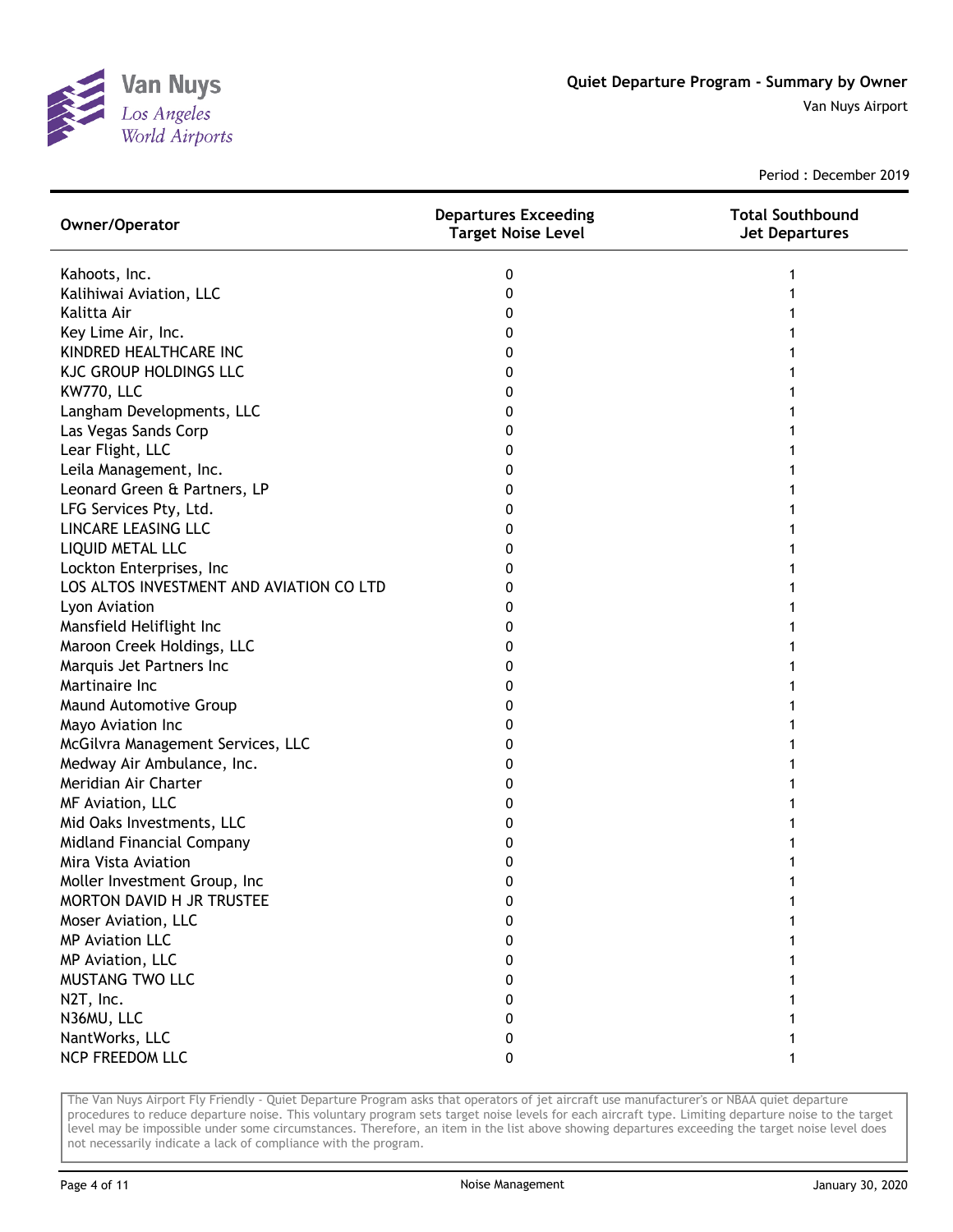

Period : December 2019

| Owner/Operator                        | <b>Departures Exceeding</b><br><b>Target Noise Level</b> | <b>Total Southbound</b><br><b>Jet Departures</b> |
|---------------------------------------|----------------------------------------------------------|--------------------------------------------------|
| Neil F. Lampson, Inc.                 | 0                                                        |                                                  |
| NETJETS AVIATION Inc.                 | 0                                                        |                                                  |
| NICHOLAS SERVICES LLC                 | 0                                                        |                                                  |
| North Point Aviation, LLC             | 0                                                        |                                                  |
| Omni Air Transport LLC                | 0                                                        |                                                  |
| Omni Air Transport, LLC               | 0                                                        |                                                  |
| <b>Onpoints Avionics, LLC</b>         | 0                                                        |                                                  |
| Pat Enterprises, LLC.                 | 0                                                        |                                                  |
| PEED AVIATION INTL LLC                | 0                                                        |                                                  |
| Performance Air, SAPI de CV           | 0                                                        |                                                  |
| PHENOMENAL SALES AND MARKETING LLC    | 0                                                        |                                                  |
| Philadelphia Jet Service              | 0                                                        |                                                  |
| <b>Piedmont Airlines</b>              | 0                                                        |                                                  |
| PILATUS BUSINESS AIRCRAFT LTD         | 0                                                        |                                                  |
| Pilgrim Air 2, LLC                    | 0                                                        |                                                  |
| Pilgrim Air, LLC                      | 0                                                        |                                                  |
| Pittco Aviation, Inc.                 | 0                                                        |                                                  |
| <b>Planemasters</b>                   | 0                                                        |                                                  |
| R. Consulting & Sales, Inc.           | 0                                                        |                                                  |
| R.D. Hubbard Enterprises, Inc.        | 0                                                        |                                                  |
| Radial Services, LLC                  | 0                                                        |                                                  |
| Raven Aviation II, LLC                | 0                                                        |                                                  |
| RDV AVIATION LLC                      | 0                                                        |                                                  |
| <b>RED IRON AIR LLC</b>               | 0                                                        |                                                  |
| Rennia Aviation, LLC                  | 0                                                        |                                                  |
| <b>REPUBLIC AIRLINES</b>              | 0                                                        |                                                  |
| Resilienza, LLC                       | 0                                                        |                                                  |
| Riava Investments, LLC                | 0                                                        |                                                  |
| RNW ENTERPRISES LLC                   | 0                                                        |                                                  |
| RNYA, LLC                             | 0                                                        |                                                  |
| Running Water Land and Cattle Company | 0                                                        |                                                  |
| S.K. Aviation, LLC                    | 0                                                        |                                                  |
| Saban Capital Group, Inc.             | 0                                                        |                                                  |
| Saturn Aviation, LLC                  | o                                                        |                                                  |
| Saults & Pollard Real Estate, Ltd.    | 0                                                        |                                                  |
| Sawyer Aviation, LLC                  | 0                                                        |                                                  |
| SC Aviation, Inc                      | 0                                                        |                                                  |
| SC COLE AVIATION LLC                  | 0                                                        |                                                  |
| <b>SCF Aviation Capital, LLC</b>      | 0                                                        |                                                  |
| SEJ Air, LLC                          | 0                                                        |                                                  |
| Sentient Jet                          | 0                                                        |                                                  |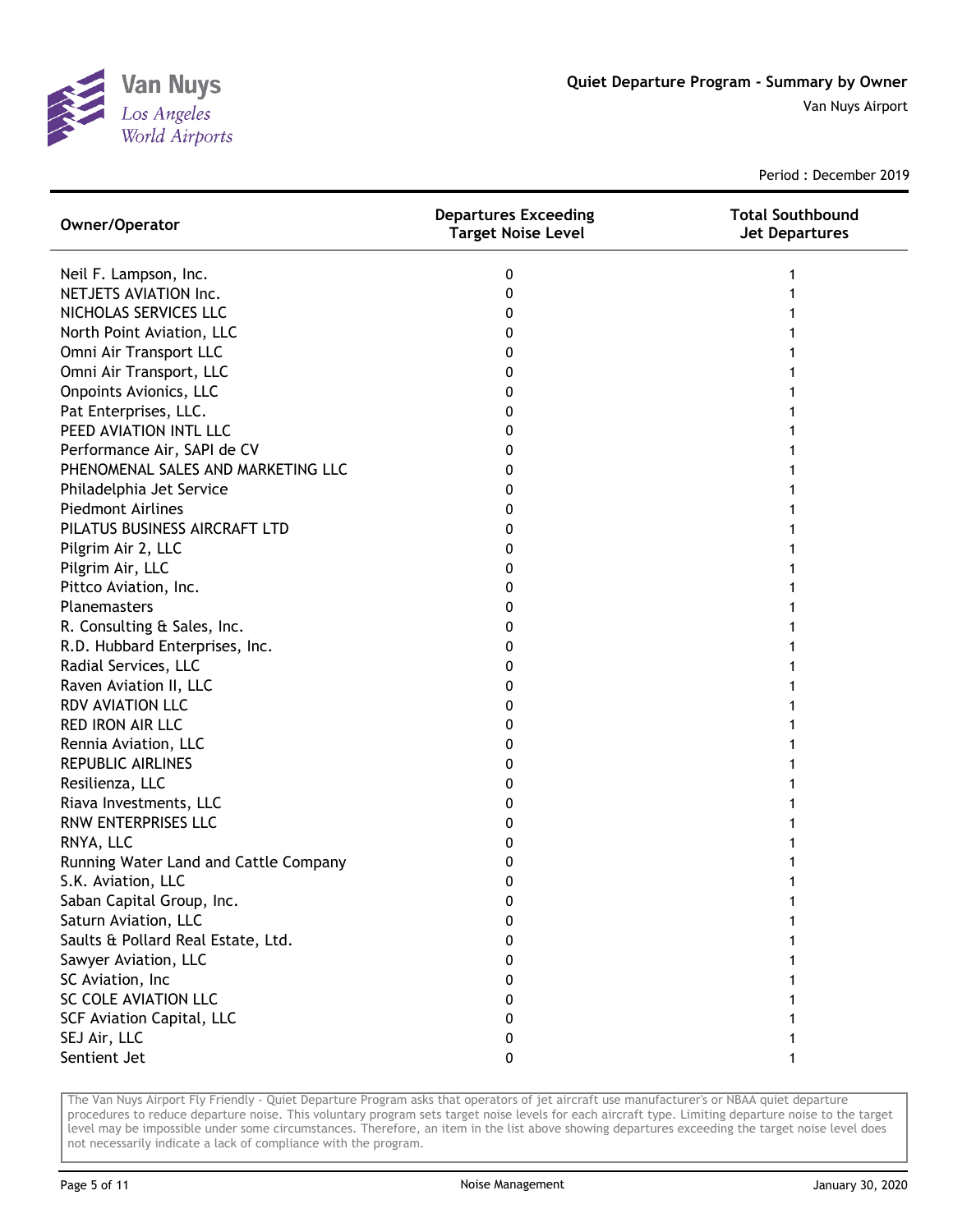

Period : December 2019

| Owner/Operator                      | <b>Departures Exceeding</b><br><b>Target Noise Level</b> | <b>Total Southbound</b><br><b>Jet Departures</b> |
|-------------------------------------|----------------------------------------------------------|--------------------------------------------------|
| SEVASTOPOL-AVIA Ltd                 | 0                                                        |                                                  |
| SFA Freedom, LLC                    | 0                                                        |                                                  |
| Sheffield, Bryan Scott              | 0                                                        |                                                  |
| SIMON WILLIAM SCOTT                 | 0                                                        |                                                  |
| Sky One Holdings, LLC               | 0                                                        |                                                  |
| Sky Quest, LLC                      | 0                                                        |                                                  |
| Southern Air Systems, Inc.          | 0                                                        |                                                  |
| Southwest Aircraft Charter, LC      | 0                                                        |                                                  |
| Sprockets Excel, LLC                | 0                                                        |                                                  |
| Superior Air Charter, LLC           | 0                                                        |                                                  |
| <b>TAG Aviation Asia</b>            | 0                                                        |                                                  |
| Talon Air Inc                       | 0                                                        |                                                  |
| TEALL CAPITAL PARTNERS LLC          | 0                                                        |                                                  |
| Tessa Two, Inc.                     | 0                                                        |                                                  |
| <b>TEXTRON AVIATION INC</b>         | 0                                                        |                                                  |
| TFK Aviation, Inc.                  | 0                                                        |                                                  |
| The Proctor & Gamble Co             | 0                                                        |                                                  |
| The Whitewind Company               | 0                                                        |                                                  |
| Tierra Dulce, LLC                   | 0                                                        |                                                  |
| Trishan Air, Inc.                   | 0                                                        |                                                  |
| Tristen Aviation Group, LLC         | 0                                                        |                                                  |
| True Aviation Charter Services, LLC | 0                                                        |                                                  |
| TVPX AIRCRAFT SOLUTIONS INC TRUSTEE | 0                                                        |                                                  |
| TVPX ARS INC TRUSTEE                | 0                                                        |                                                  |
| U.S. Bank Equipment Finance         | 0                                                        |                                                  |
| <b>U5 AVIATION LLC</b>              | 0                                                        |                                                  |
| United Medical Devices, LLC         | 0                                                        |                                                  |
| Vector Capital Management LP        | 0                                                        |                                                  |
| <b>Wal-Mart Stores Inc</b>          | 0                                                        |                                                  |
| WCM Aviation Services, LLC          | 0                                                        |                                                  |
| Webster Air, LLC                    | 0                                                        |                                                  |
| <b>Westair Corporation</b>          | 0                                                        |                                                  |
| Western Air Charter                 | 0                                                        |                                                  |
| Westways, LLC                       | 0                                                        |                                                  |
| White Cloud Charter, Inc.           | 0                                                        |                                                  |
| Williams Communities, LLC           | 0                                                        |                                                  |
| <b>WILMINGTON TRUST CO TRUSTEE</b>  | 0                                                        |                                                  |
| Wilson & Malta Associates, Inc.     | 0                                                        |                                                  |
| Wonderwings, LLC                    | 0                                                        |                                                  |
| XOJET Inc                           | 0                                                        |                                                  |
| Zetta Jet                           | 0                                                        |                                                  |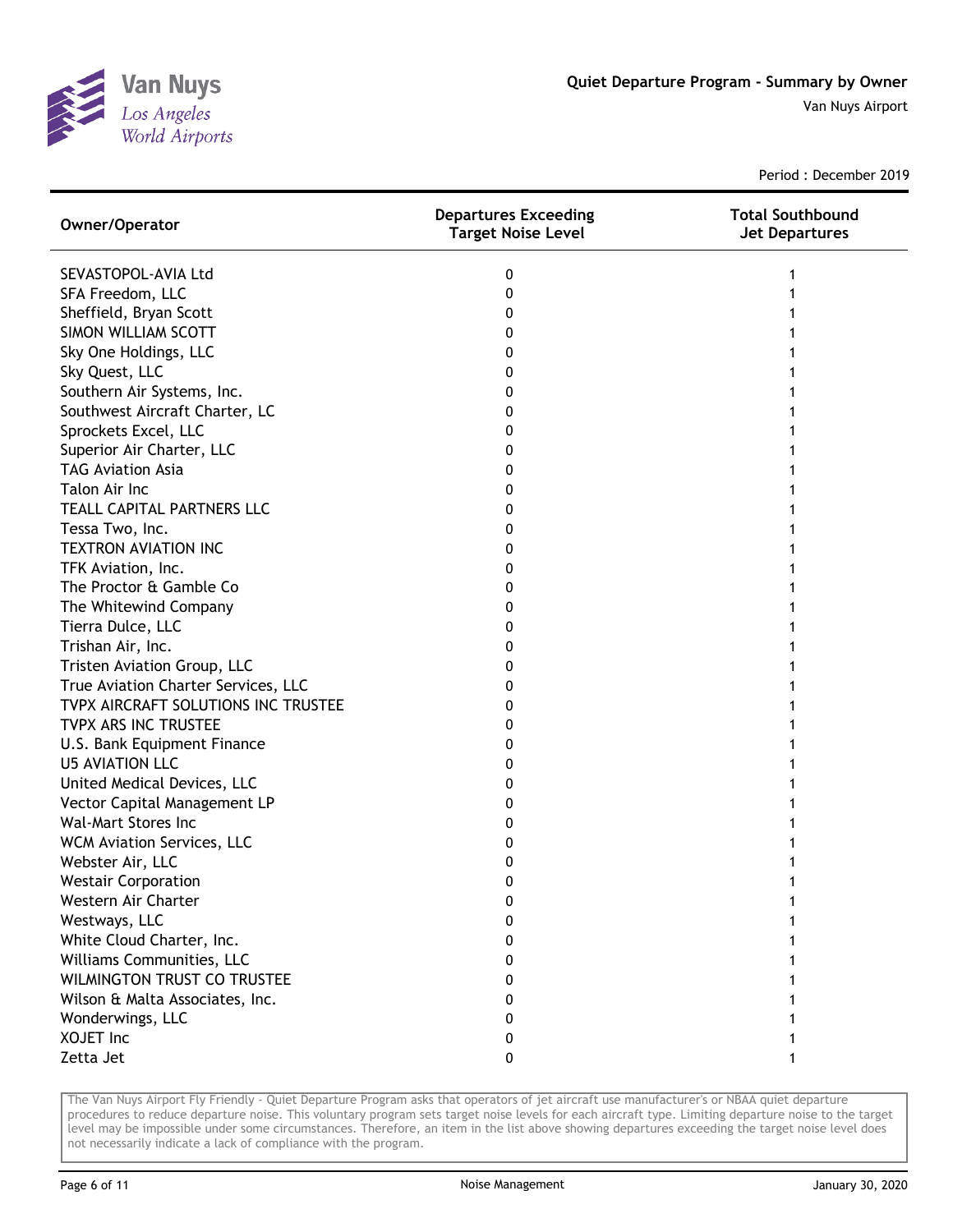

Period : December 2019

| Owner/Operator                              | <b>Departures Exceeding</b><br><b>Target Noise Level</b> | <b>Total Southbound</b><br><b>Jet Departures</b> |
|---------------------------------------------|----------------------------------------------------------|--------------------------------------------------|
| 199ML, LLC                                  | 0                                                        | 2                                                |
| AAB Capital, LLC                            | 0                                                        | 2                                                |
| AC Aviation Services, LLC                   | 0                                                        | 2                                                |
| Across                                      | 0                                                        | 2                                                |
| Action Jet Aviation, LLC                    | 0                                                        | 2                                                |
| Axcess Aviation Maintenance Svcs., Inc.     | 0                                                        | $\mathbf{2}$                                     |
| BAA Jet Management Ltd                      | 0                                                        | 2                                                |
| BAC Transportation, Inc.                    | 0                                                        | 2                                                |
| <b>Barkley Services, LLC</b>                | 0                                                        | 2                                                |
| Barrett Law Group, P.A.                     | 0                                                        | 2                                                |
| Bearthday Aviation, LLC                     | 0                                                        | 2                                                |
| Business Jet Managers, Inc.                 | 0                                                        | 2                                                |
| Caesars Entertainment Operating Co., Inc    | 0                                                        | 2                                                |
| CCH Aviation, LLC                           | 0                                                        | 2                                                |
| <b>Central Management Services</b>          | 0                                                        | 2                                                |
| Century Jets                                | 0                                                        | $\mathbf{2}$                                     |
| <b>CKE Associates, LLC</b>                  | 0                                                        | 2                                                |
| <b>Contour Aviation</b>                     | 0                                                        | 2                                                |
| Corporate Flight International              | 0                                                        | 2                                                |
| DB Aviation Holdings II, LLC                | 0                                                        | 2                                                |
| DT Equipment Leasing, LLC                   | 0                                                        | 2                                                |
| <b>Elliott Aviation Flight Services Inc</b> | 0                                                        | 2                                                |
| EMBRAER EXECUTIVE AIRCRAFT INC              | 0                                                        | 2                                                |
| Exclusive Jets, LLC                         | 0                                                        | 2                                                |
| Execuflight, Inc.                           | 0                                                        | 2                                                |
| <b>Flight Options</b>                       | 0                                                        | $\mathbf{2}$                                     |
| Flight Options, LLC                         | 0                                                        | 2                                                |
| Four C Air, Inc.                            | 0                                                        | 2                                                |
| <b>Gama Aviation LLC</b>                    | 0                                                        | 2                                                |
| Gama Charters, Inc.                         | 0                                                        | 2                                                |
| Grok Air, LLC                               | 0                                                        | $\mathbf{2}$                                     |
| Grupo Pycsa, SA de CV                       | 0                                                        | $\mathbf{2}$                                     |
| Haymon Sports, LLC                          | 0                                                        | 2                                                |
| HOLMES AVIATION LLC                         | 0                                                        | 2                                                |
| IANTV, LLC                                  | 0                                                        | 2                                                |
| International Jet Aviation Services, Inc.   | 0                                                        | 2                                                |
| Jet Aviation                                | 0                                                        | 2                                                |
| Jet Dynamics, LLC                           | 0                                                        | 2                                                |
| Jetscape Services, LLC                      | 0                                                        | 2                                                |
| Justice Air, Inc.                           | 0                                                        | $\mathbf{2}$                                     |
| Key Lime Air                                | 0                                                        | $\overline{2}$                                   |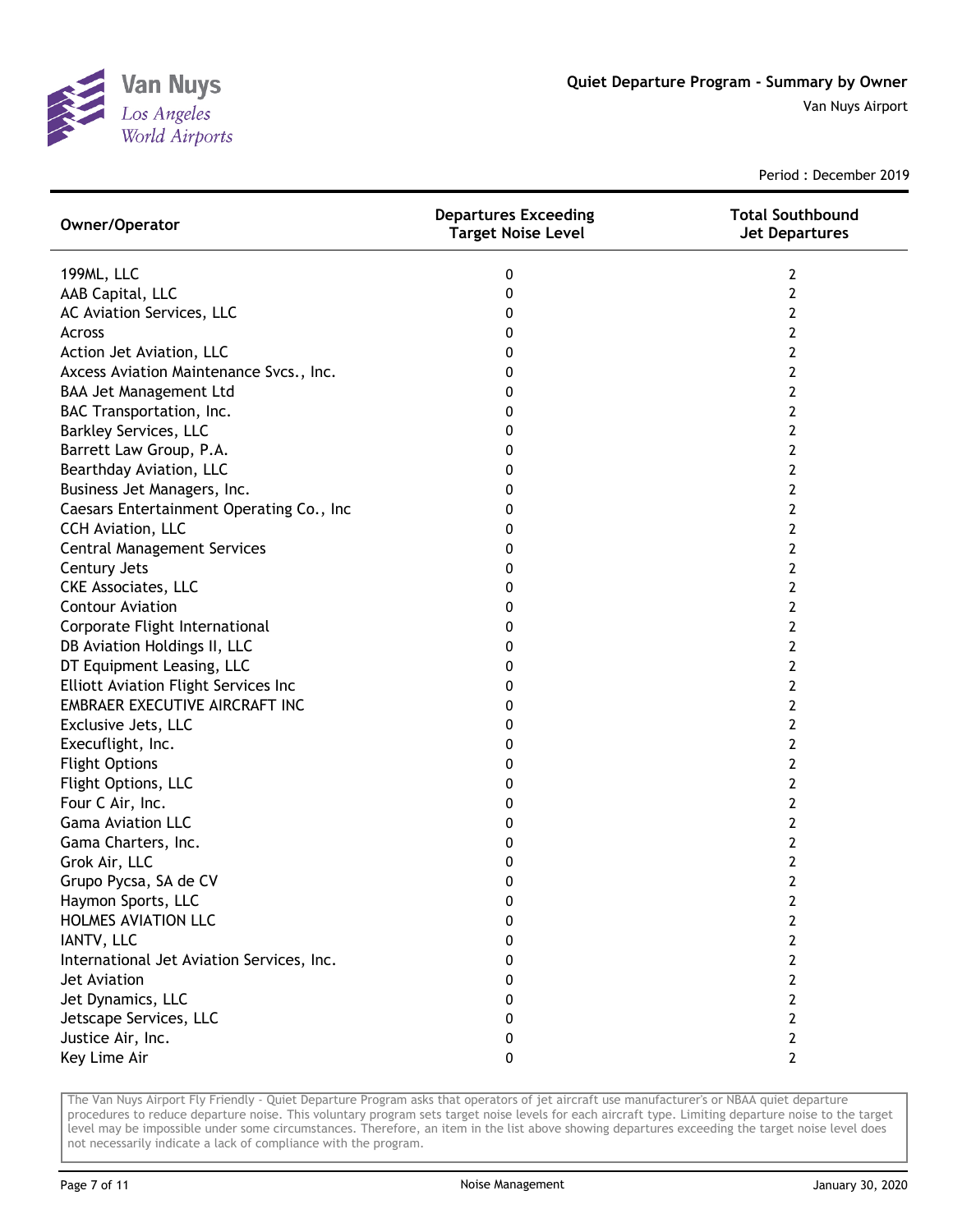

Period : December 2019

| Owner/Operator                        | <b>Departures Exceeding</b><br><b>Target Noise Level</b> | <b>Total Southbound</b><br><b>Jet Departures</b> |
|---------------------------------------|----------------------------------------------------------|--------------------------------------------------|
| L & G Aviation, LLC                   | 0                                                        | 2                                                |
| <b>Landmark Aviation</b>              | 0                                                        | $\overline{2}$                                   |
| LCB Air, LLC                          | 0                                                        | 2                                                |
| Mayo Aviation, Inc.                   | 0                                                        | 2                                                |
| Mercury Aviation Management, LLC      | 0                                                        | 2                                                |
| MORE AIRTIME LLC                      | 0                                                        | 2                                                |
| NetJets, Inc.                         | 0                                                        | 2                                                |
| Niznick Enterprises, Inc.             | 0                                                        | 2                                                |
| Northrop Grumman Systems Corporation  | 0                                                        | 2                                                |
| <b>NV510 LLC</b>                      | 0                                                        | 2                                                |
| <b>Paramount Pictures Corporation</b> | 0                                                        | 2                                                |
| Plane 4070, LLC                       | 0                                                        | 2                                                |
| Platinum Equity, LLC                  | 0                                                        | 2                                                |
| PMC Global, Inc.                      | 0                                                        | 2                                                |
| Rainbow Aviation, Ltd.                | 0                                                        | 2                                                |
| RJL Aviation, LLC                     | 0                                                        | 2                                                |
| Sierra West Airlines                  | 0                                                        | 2                                                |
| Signal Private Corp                   | 0                                                        | 2                                                |
| SP Aviation, Inc.                     | 0                                                        | $\overline{2}$                                   |
| <b>Starbase Aviation</b>              | 0                                                        | $\overline{2}$                                   |
| Stephens Institute                    | 0                                                        | $\overline{2}$                                   |
| T & T Enterprises, LLC                | 0                                                        | $\overline{2}$                                   |
| TAG Aviation (UK) Ltd                 | 0                                                        | 2                                                |
| Ten Point Tours, Inc.                 | 0                                                        | 2                                                |
| The Sloan Family Trust                | 0                                                        | $\overline{2}$                                   |
| TLS AVIATION LLC                      | 0                                                        | 2                                                |
| TP Aviation, LLC                      | 0                                                        | 2                                                |
| Travel Management Company Limited     | 0                                                        | 2                                                |
| <b>TRICAL INC</b>                     | 0                                                        | 2                                                |
| TTX Holdings, LLC                     | 0                                                        | 2                                                |
| U-Haul Company of Oregon              | 0                                                        | 2                                                |
| Vela Flight, LLC                      | 0                                                        | 2                                                |
| Vision Maximus, LLC                   | 0                                                        | 2                                                |
| Wal-Mar Stores, Inc.                  | 0                                                        | 2                                                |
| <b>Washington Corporations</b>        | 0                                                        | 2                                                |
| West Coast Charters, LLC              | 0                                                        | 2                                                |
| Air 7, LLC                            | 0                                                        | 3                                                |
| Airdine, LLC                          | 0                                                        | 3                                                |
| Canyon Partners, LLC                  | 0                                                        | 3                                                |
| Chicago Exotic Car Collection, LLC    | 0                                                        | 3                                                |
| Cove Aviation Partners, LLC           | 0                                                        | 3                                                |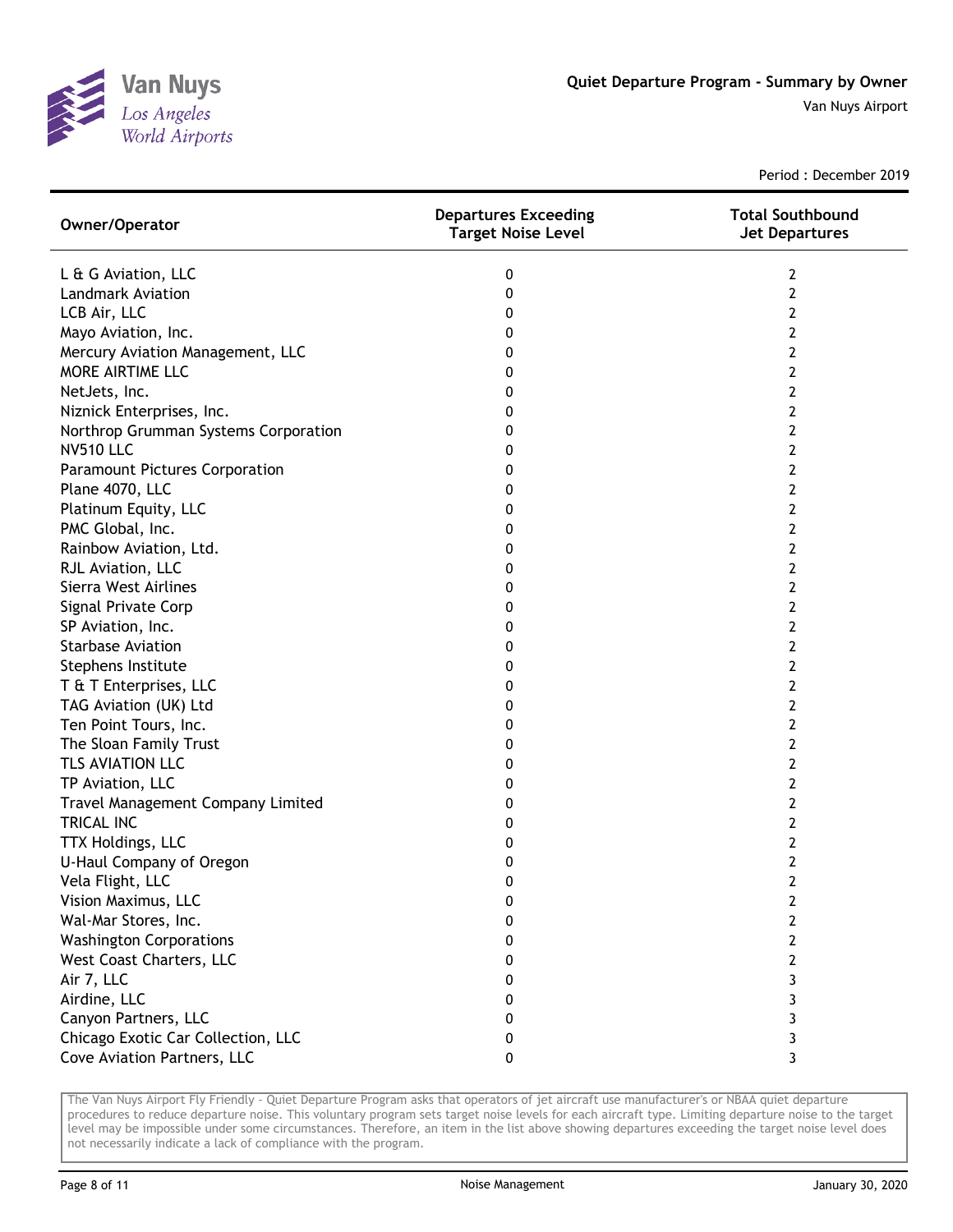

Period : December 2019

| Owner/Operator                              | <b>Departures Exceeding</b><br><b>Target Noise Level</b> | <b>Total Southbound</b><br><b>Jet Departures</b> |
|---------------------------------------------|----------------------------------------------------------|--------------------------------------------------|
| Cutter Aviation, Inc.                       | 0                                                        | 3                                                |
| Delta Sierra Aviation I, LLC                | 0                                                        | 3                                                |
| <b>Executive Aviation Corporation</b>       | 0                                                        | 3                                                |
| FE 5008, LLC                                | 0                                                        | 3                                                |
| <b>Gama Aviation</b>                        | 0                                                        | 3                                                |
| Gama Aviation Signature Aircraft Management | 0                                                        | 3                                                |
| <b>GO SEE LLC</b>                           | 0                                                        | 3                                                |
| GTC Aviation, LLC                           | 0                                                        | 3                                                |
| Jet Aviation Business Jets, Inc.            | 0                                                        | 3                                                |
| Jet Linx Aviation, LLC                      | 0                                                        | 3                                                |
| Jetran, LLC                                 | 0                                                        | 3                                                |
| K5-Aviation GmbH                            | 0                                                        | 3                                                |
| <b>KACALP Flight Operations</b>             | 0                                                        | 3                                                |
| Kid Ina Korner 2, LLC                       | 0                                                        | 3                                                |
| KKA Enterprises, LLC                        | 0                                                        | 3                                                |
| Las Vegas Jet, LLC                          | 0                                                        | 3                                                |
| Mach One Air Charters, Inc.                 | 0                                                        | 3                                                |
| Maine Aviation Aircraft Charter, LLC        | 0                                                        | 3                                                |
| <b>MB Airways</b>                           | 0                                                        | 3                                                |
| Mike Post Productions, Inc.                 | 0                                                        | 3                                                |
| PTJ Associates, LLC                         | 0                                                        | 3                                                |
| Space Exploration Technologies, Corp.       | 0                                                        | 3                                                |
| Summit Aviation, Inc                        | 0                                                        | 3                                                |
| <b>Swayer Aviation</b>                      | 0                                                        | 3                                                |
| Traffic Management, Inc.                    | 0                                                        | 3                                                |
| 80701 Holding Trust                         | 0                                                        | 4                                                |
| AbbVie US, LLC                              | 0                                                        | 4                                                |
| <b>ACI Jet</b>                              | 0                                                        | 4                                                |
| Air Lease Corporation                       | 0                                                        | 4                                                |
| Blue Spruce Capital Corp.                   | 0                                                        | 4                                                |
| CTP Aviation, LLC                           | 0                                                        | 4                                                |
| DD251, LLC                                  | 0                                                        | 4                                                |
| <b>Executive AirShare LLC</b>               | 0                                                        | 4                                                |
| Flexjet LLC                                 | 0                                                        |                                                  |
| Friedkin Aviation, Inc.                     | 0                                                        |                                                  |
| Hollister Aviation, LLC                     | 0                                                        | 4                                                |
| JetSelect Aviation, LLC                     | 0                                                        | 4                                                |
| Leveled Wings, LLC                          | 0                                                        | 4                                                |
| <b>MC Group</b>                             | 0                                                        | 4                                                |
| NETJETS SALES INC                           | 0                                                        | 4                                                |
| Paragon Transport Management, LLC           | 0                                                        | 4                                                |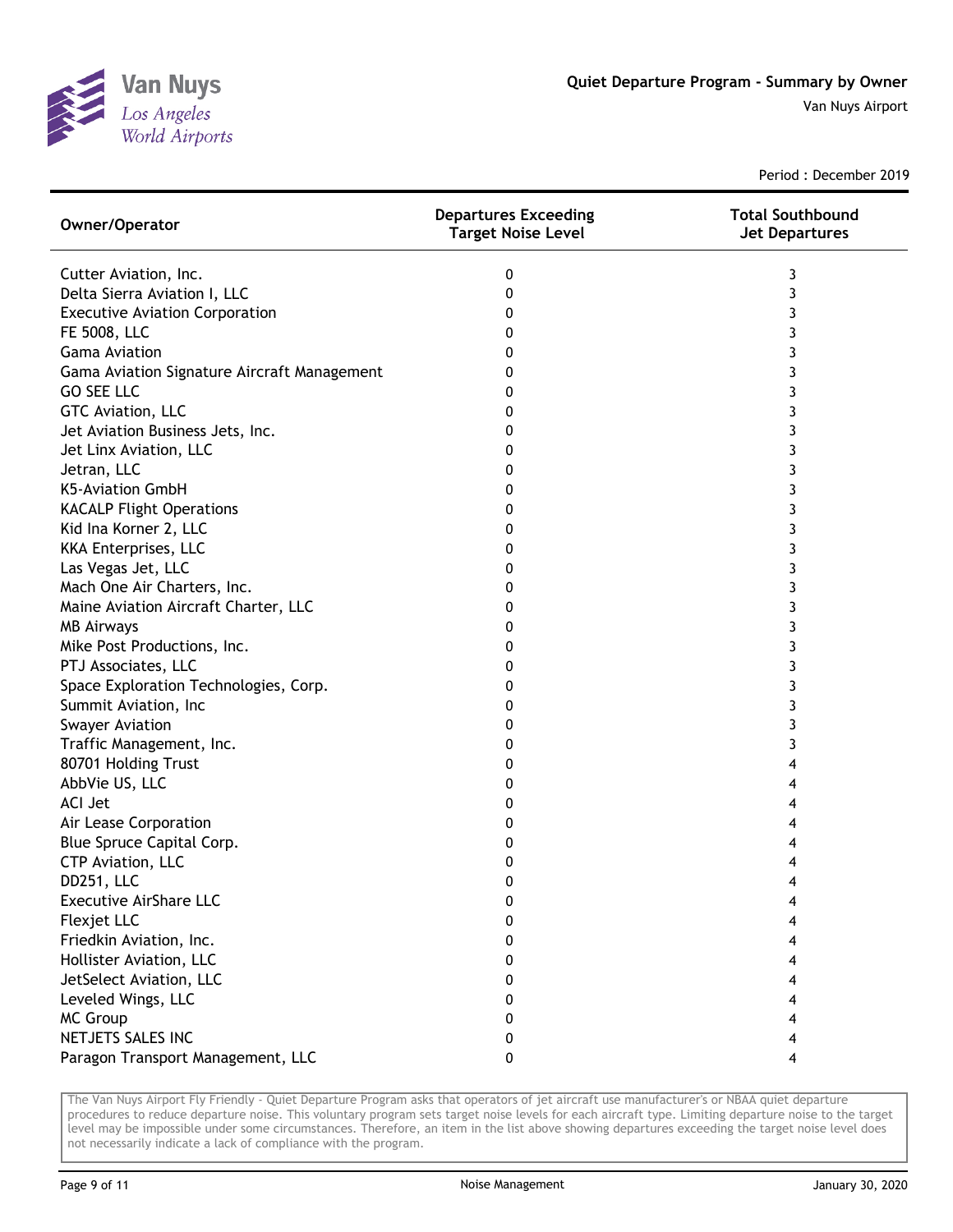

Period : December 2019

| Owner/Operator                             | <b>Departures Exceeding</b><br><b>Target Noise Level</b> | <b>Total Southbound</b><br><b>Jet Departures</b> |
|--------------------------------------------|----------------------------------------------------------|--------------------------------------------------|
| Presidential Aviation, Inc.                | 0                                                        | 4                                                |
| Sands Aviation, LLC                        | 0                                                        | 4                                                |
| Trijet Aviation Management, LLC            | 0                                                        | 4                                                |
| Club Jet                                   | 0                                                        | 5                                                |
| <b>Cruiser Aircraft Financial Services</b> | 0                                                        | 5                                                |
| E & J Logistics, LLC                       | 0                                                        | 5                                                |
| Flexjets                                   | 0                                                        | 5                                                |
| Leonard Green & Partners, LLC              | 0                                                        | 5                                                |
| LNW Consulting, LLC                        | 0                                                        | 5                                                |
| Macair, Inc.                               | 0                                                        | 5                                                |
| Pacific Coast Jet, LLC                     | 0                                                        | 5                                                |
| Superior Transportation Associates, Inc.   | 0                                                        | 5                                                |
| <b>Oakmont Corporation</b>                 | 0                                                        | 6                                                |
| <b>Thrive Aviation</b>                     | 0                                                        | 6                                                |
| VistaJet Limited                           | 0                                                        | 6                                                |
| Delta Private Jets                         | 0                                                        | 7                                                |
| Dumont Jets                                | 0                                                        | 7                                                |
| Executive Jet Management                   | 0                                                        | 7                                                |
| Golden State Jet, LLC                      | 0                                                        | 7                                                |
| Planet Nine Private Air, LLC               | 0                                                        | 7                                                |
| Regency Air, LLC                           | 0                                                        | 7                                                |
| <b>Tutor-Saliba Corporation</b>            | 0                                                        | 7                                                |
| Millbrook Air                              | 0                                                        | 8                                                |
| Talon Air, Inc.                            | 0                                                        | 9                                                |
| Desert Jet, LLC                            | 0                                                        | 10                                               |
| Mountain Aviation, Inc.                    | 0                                                        | 10                                               |
| <b>Wonderful Citrus Aviation</b>           | 0                                                        | 10                                               |
| Pegasus Elite Aviation, Inc                | 0                                                        | 11                                               |
| Prime Jet, LLC                             | 0                                                        | 12                                               |
| Jet Aviation Flight Services, Inc.         | 0                                                        | 13                                               |
| <b>Solairus Aviation</b>                   | 0                                                        | 13                                               |
| Trans-Exec Air Service, Inc.               | 0                                                        | 13                                               |
| JetSuite                                   | 0                                                        | 15                                               |
| <b>MGM Resorts International</b>           | 0                                                        | 15                                               |
| Pegasus Elite Aviation                     | 0                                                        | 15                                               |
| Clay Lacy Aviation, Inc.                   | 0                                                        | 16                                               |
| Latitude 33 Aviation, LLC                  | 0                                                        | 16                                               |
| Worldwide Jet Charter, LLC                 | 0                                                        | 16                                               |
| XCEL Jet Management, Inc.                  | 0                                                        | 16                                               |
| <b>Cirrus Aviation Services</b>            | 0                                                        | 18                                               |
| Worldwide Jet Charter, Inc.                | 0                                                        | 19                                               |